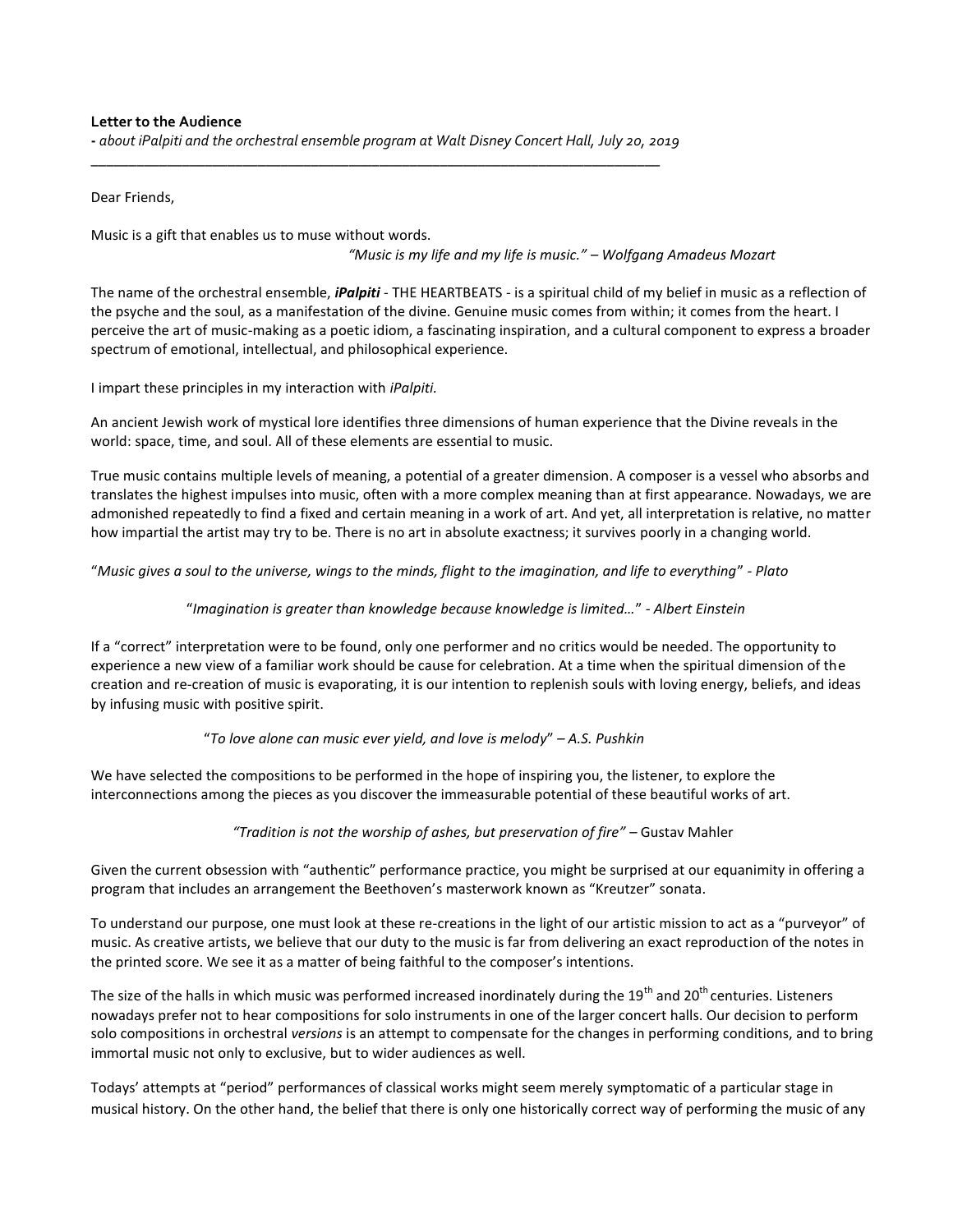period is certainly a mistaken one. After all, music only exists through the perception of the listener, at the moment it is heard. It must therefore always be tied to the present and cannot be reproduced in the same way time after time. As Kurt Blaukopf has said, "*it is still not generally recognized that reproducing the original sounds is no guarantee of producing the same effect as when those sounds were first heard.*" Even if we use period instruments and perform in the very rooms whose acoustics the composers had in mind, we are still faced with the question once asked by Wilhelm Furtwängler, "*Can we be sure that people today hear in the same way as people did two hundred years ago?*" We should not sacrifice music on the altar of style.

Toward the end of the Romantic period, an era before the existence of radio and television and when the gramophone industry, still in its infancy, was incapable of reproducing much more than mechanical noises, it was common practice to seek out forms of musical entertainment that seem strange to a modern listener. Above all, there existed arrangements of every conceivable kind, often significant reductions of massive orchestral scoring. The opposite has happened since the time of Hans von Bülow (German virtuoso pianist and composer of the Romantic Era, one of the most famous conductors of the 19<sup>th</sup> century); solo and chamber music has been "enlarged" so it could be performed in huge concert halls.

# And for this reason, in anticipation of upcoming **celebration of Beethoven's 250th anniversary,** *iPalpiti* **featured work will be the** *String Symphony after "Kreutzer" sonata.*

## *"Music is a higher revelation than all wisdom and philosophy" - Ludwig v. Beethoven*

The "Kreutzer" sonata is well known among his chamber compositions and is notable for its technical difficulties, unusual length (around 40 minutes), and emotional scope.

Unusual circumstances surround this composition. The final movement for the work was originally written for another, earlier, sonata by Beethoven: opus 30, No. 1, in A-major.

*Beethoven gave no key designation to opus 47, usually titled as being in A-major, but in fact, the main key is A-minor (only the opening 18 bars of the first movement and the Presto movement are in A-major).*

Originally, the sonata was dedicated to the violinist George Bridgetower, written in a joking manner as *"Sonata mulattica composta per il mulatto Brischdauer [Bridgetower], gran pazzo e compositore Mulatico" [Mulatto Sonata composed for the mulatto Bridgetower, great fool mulatto composer"].* The dedication is preserved in an autograph in the Archives of Ludwig van Beethoven.

There are many versions of **why, in print, it was dedicated not to Bridgetower but to Kreutzer.**

The most common story: after the premiere of the sonata, during which Beethoven himself played the piano and Bridgetower (unprepared for the performance) played the violin, in an argument with Beethoven, insulted a young lady whom Beethoven held in high regard. *Angrily, Beethoven* removed the initial dedication and re-dedicated the sonata to a popular French violinist, Rodolfe Kreutzer. Kreutzer never performed the sonata, which he considered "outrageously unintelligible ," and Beethoven, frustrated at being unable to hear this music (as it turned out, **never in his lifetime in original version**), began to rearrange the composition for string quintet.

In 1832, five years after the composer's death, German music publisher Nikolaus Simrock published the work as an anonymous arrangement for string quintet, which possibly was made by Beethoven himself with the involvement of his friend, pupil, and assistant Ferdinand Ries. Later, the sonata became popular, thanks to the inspiring novella by Leo Tolstoy, *The Kreutzer Sonata. "Music is the shorthand of emotion." – Leo Tolstoy*

You will hear this immortal composition in the *iPalpiti* rendition, which follows the violin sonata fairly faithfully. When there were doubts about how to resolve difficulties in orchestration, references have been made to the Henle edition of the original score.